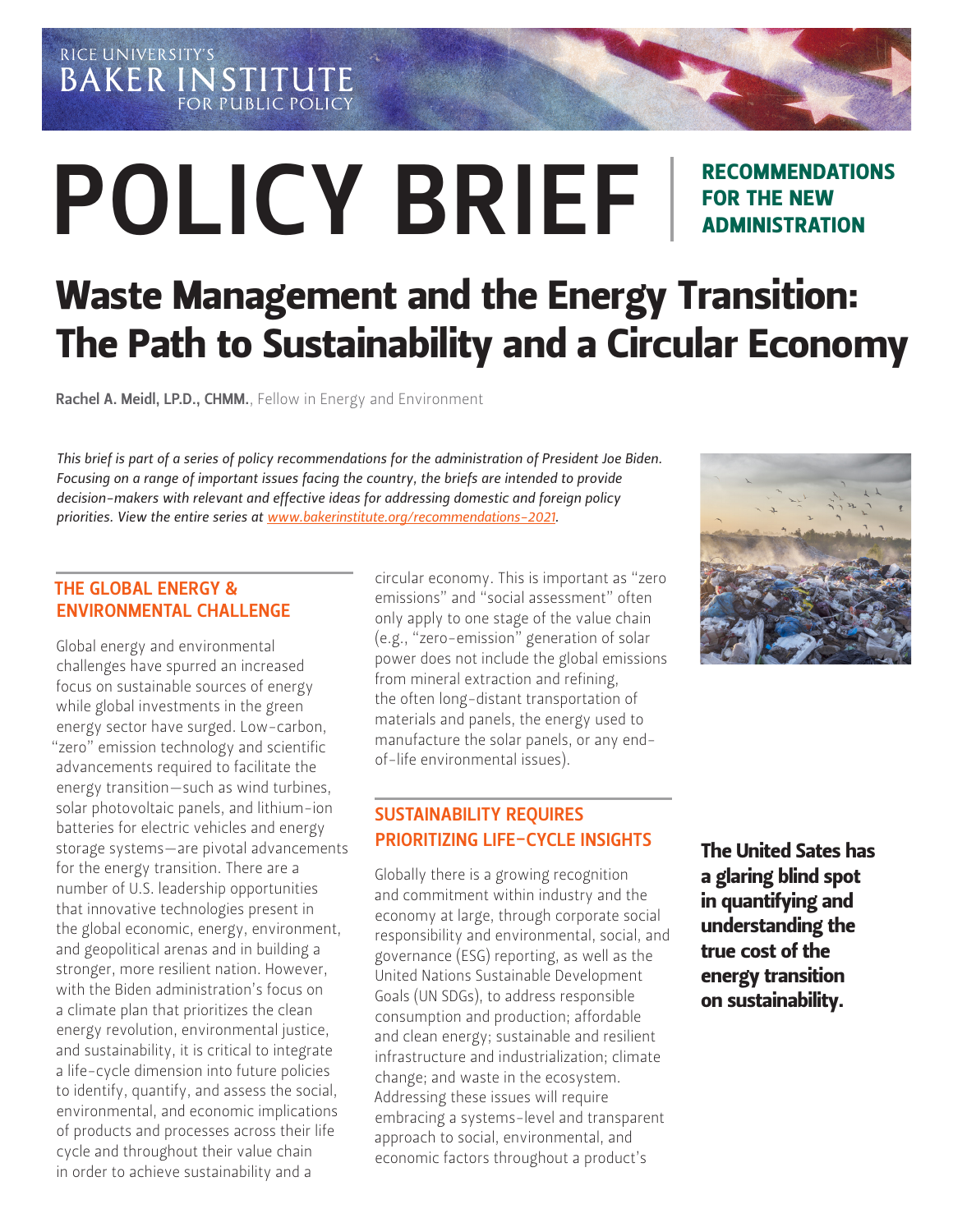There is a dearth of data that fails to capture the full extent of the evolving waste crisis, detracts from the national vision of sustainability, and leaves the nation vulnerable and unprepared for the demands of a circular economy.

life cycle and being responsible stewards of valuable resources. In order to measure and have insight around sustainability and the equilibrium of these elements, a comprehensive picture of life-cycle impacts across the supply chain is needed. Appropriate public policy also depends on an accurate assessment of life-cycle ESG issues.

As the Biden administration reprioritizes its strategies and reasserts U.S. leadership on the global stage, it is imperative to address the stressors across the value chain that usher in social, environmental, and economic risk. Life cycle assessments (LCAs) will play a significant role in ensuring the sustainability of energy technologies and in helping the United States remain innovative, competitive, and cognizant of threats to economic prosperity, energy independence, and national security. LCAs are an analysis technique to evaluate the full spectrum of impacts associated with every stage of a product, service, or activity, from cradle to grave (i.e., raw material extraction, materials processing, manufacture, distribution, use, transportation, and disposal).

New energy producing and consuming technologies and innovations must incorporate life-cycle obligations that identify and quantify the environmental, social, and economic impacts from cradle to grave and across the supply chain. These life-cycle insights will help the U.S. government devise strategies to increase our resiliency to system disruptions; manage our reliance on offshore supply chains for critical materials and disposal; and improve domestic energy and waste management infrastructure.

# CHALLENGES OF LOW-CARBON, ZERO-EMISSION INNOVATIONS

Energy-related environmental and social concerns are broad and encompass local as well as global issues. Sustainability should not be limited to assessing impacts within U.S. borders; it involves a holistic assessment of all impacts throughout the life cycle of a product, service, or activity. Current net-zero strategies do not account for sustainability metrics outside the United States—they

simply shift the risk to other segments of the value chain, leaving those broader impacts unrealized. The innovations and scientific advancements required for the clean energy revolution all come with liabilities that arise throughout a product's life cycle, oftentimes in emerging market supply chains. Most of these impacts are unquantified. For example, import-reliant minerals that are mined, processed, smelted, and traded overseas in countries with opaque or corrupt regimes can create social imbalances due to weak or absent environmental, health, safety, and labor laws in developing economy supply chains. Additional matters that are frequently unaccounted for include obscure trading and waste disposal practices; underdeveloped or nonexistent waste management technologies at a product's end-of-life; and transportation between each segment of this complex global supply chain network that supports renewable and low-carbon energy technologies.

Strategies regarding the energy transition often overlook the environmental and social issues of waste management. With the immediate pressures of climate change and the urgency to incorporate alternative energy resources, there is an overt focus on the benefits of these energy transition technologies, but there is a clear absence of strategy around identifying and quantifying the negative impacts. Currently, wind turbine blades and solar panels are landfilled at the end-of-life, and lithium-ion batteries are stockpiled, landfilled, or incinerated. 1,2,3 This highlights the need to prioritize the safe and sustainable disposal or recycling of renewable technologies before the anticipated influx at the end-of-life. If the goal is to increase the sustainability of these industries, the Biden administration should encourage the development of improved technologies in design, manufacturing, operations, maintenance, and disposal with a focus on upstream research and development for recycling or reuse.

The United States has a glaring blind spot in quantifying and understanding the true cost of the energy transition on sustainability. The Biden administration has an opportunity in the energy transition to take the lead in positively shaping and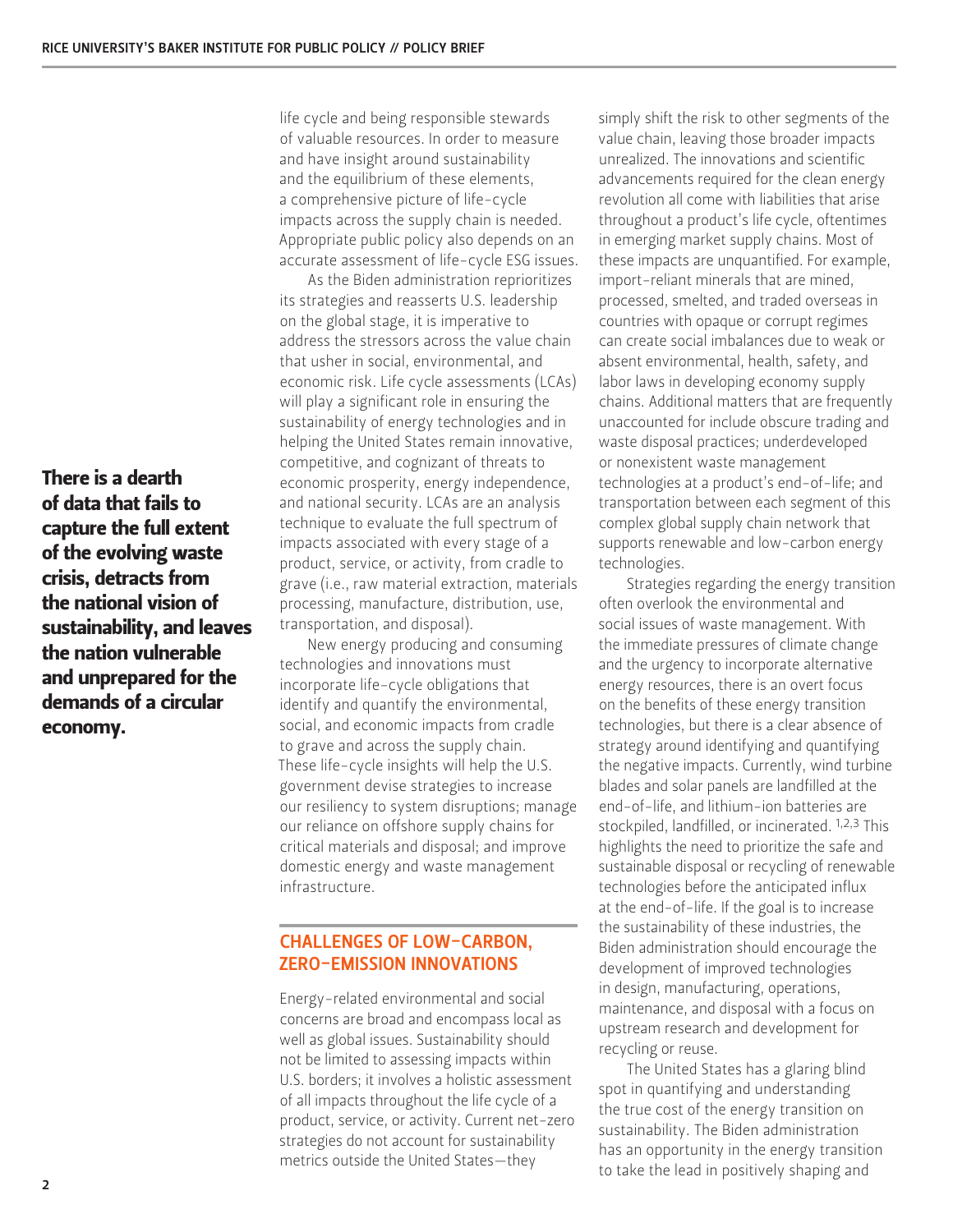implementing social and environmental justice by developing transparent policies that utilize LCAs to capture and quantify the risks, uncertainties, and vulnerabilities of new technologies and to understand the trade-offs that exist not just in the United States, but beyond its borders as well.

## RECOMMENDATIONS FOR PRIORITIZING WASTE MANAGEMENT TO ACHIEVE SUSTAINABILITY

#### Prioritize and integrate life-cycle dimensions into decision-making for a true understanding of sustainability.

Ensuring policies and actions have a lifecycle dimension that captures ESG criteria within and outside U.S. borders allows the United States to prioritize resources and redirect investments, stimulate innovation in enterprises and value chain actors, assist decision-makers in promoting a circular economy, and understand how risks and costs can be lowered to drive investments. Integrating a life-cycle dimension into waste management can objectively inform decisions and accelerate the transition of innovations to higher levels of technology readiness.

#### Commission a national study of projected renewable energy technology waste quantities and types.

There is a dearth of data that fails to capture the full extent of the evolving waste crisis, detracts from the national vision of sustainability, and leaves the nation vulnerable and unprepared for the demands of a circular economy. Understanding how much waste is generated, what the associated environmental and social impacts are, and what types of renewable energy technology waste are being produced, allows the government to strengthen domestic capabilities and to plan for appropriate management methods and future demand.

The Biden administration should commission a national study that quantifies and analyzes projected energy transition technology waste streams to strategize and support the establishment of suitable regulatory and investment conditions for

managing waste at the end-of-life. This data will provide clearer estimates of projected waste products entering their end-of-life over the next 10-20 years. The study should provide recommendations for improving national data collection, data quality, reporting, and tracking. The economic costs of potential strategies would be an important dimension of the study as well.

#### Adopt sustainable, energy-specific waste policies for renewable systems.

State and federal hazardous waste laws are not adapted to handle renewable and new energy systems. The Biden administration should establish end-of-life management policies specific to energy technologies to secure long-term socioeconomic benefits such as material recovery through recycling and creation of new industries and jobs. This could ultimately include the adoption of a national policy for the proper disposal and recycling of products; the standardization of classification; the development of regulations for collection, disposal, and recycling; the creation of treatment standards; and the implementation of reporting and monitoring requirements. Mandated recycling, coupled with extended producer responsibility, would discourage valuable materials from being landfilled or incinerated and incentivize sustainable designs aligned with circular models.

#### Require renewable energy and enabling technologies to prepare a recycling and disposal/decommissioning plan.

The Biden administration should encourage renewable energy and enabling technology companies to prepare a recycling and disposal/decommissioning plan, conceptually similar to what oil and gas, nuclear, and hazardous waste industries submit as a part of their upfront planning process for closure and post-closure care requirements of endof-life operations. This will spur preliminary, end-of-life considerations and encourage collaboration and coordination between the energy sector and the waste industry.